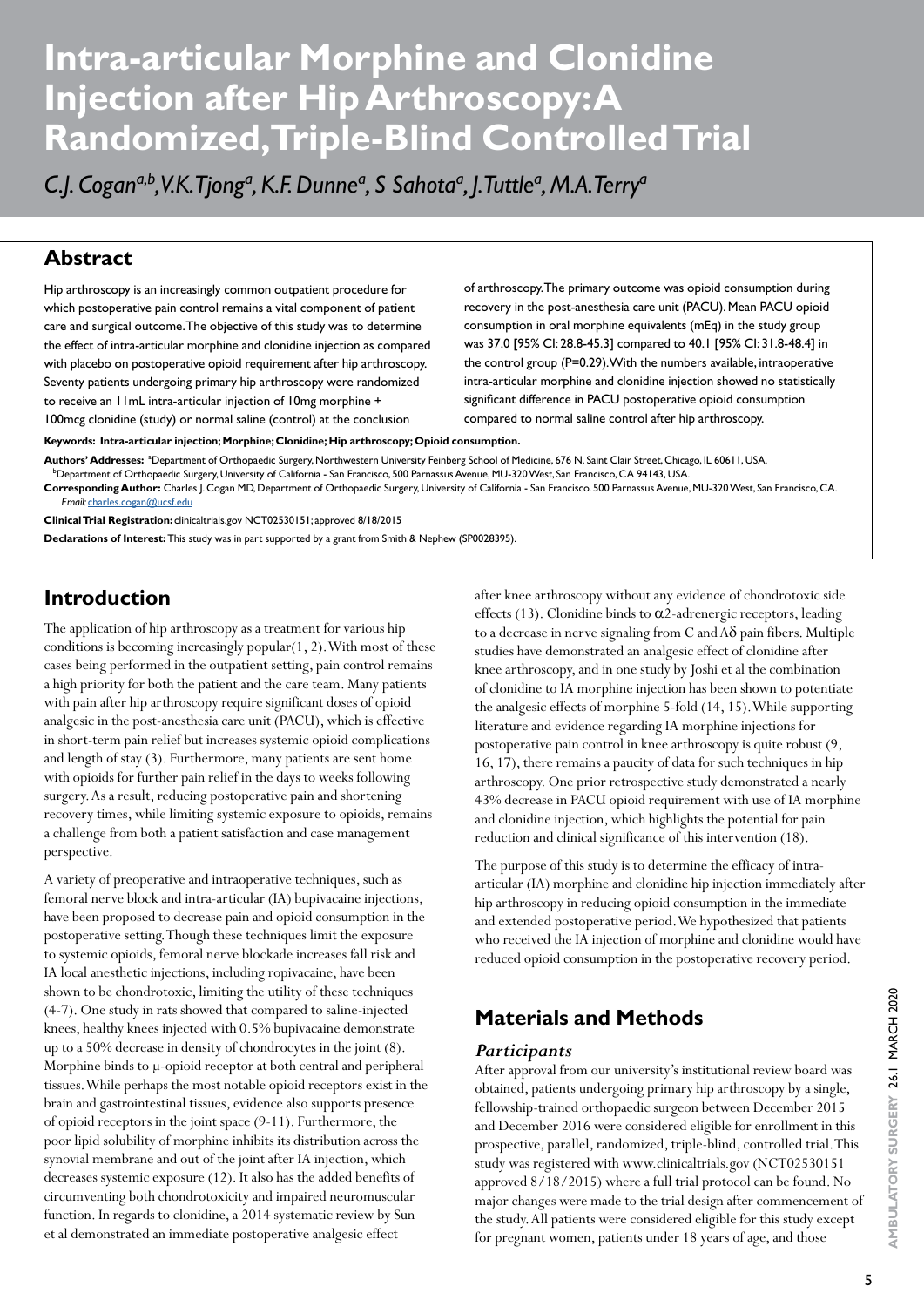undergoing revision procedures. All data was collected at a single, academic institution in a major US city. Of note, funding for drug supply and drug administration came from an annual educational grant from Smith & Nephew, though their company had no other role in the design, methods, or outcomes of the trial.

On the day of surgery, a member of the research team enrolled patients into the study. Following patient's written consent on the day of surgery, a computer-generated list sequentially randomized patients into either the control or the study group. The list was created by pharmacists who were not involved in patient care. The pharmacists then prepared the IA injection in accordance with the respective group—the control group received 11 mL of 0.9% NaCl solution and the study group received 11 mL of 10 mg morphine and 100 mcg clonidine in 0.9% NaCl solution. After preparation, the solution marked "Investigational Protocol 11 mL IA injection" was delivered to the operating room for IA injection at the conclusion of the case. The surgeon, surgical staff, perioperative nurses, research team, and the patient were blinded to the contents of the injection. A sequential list of the random allocation sequence and respective participants was kept by the investigational pharmacy in a separate location from the operating room pharmacy and was only unblinded at the time of statistical analysis.

A standard preoperative pain treatment protocol was administered for all patients enrolled in the study. This regimen consisted of 400 mg celecoxib and 1000 mg acetaminophen given orally 1 hour prior to the scheduled time of surgery. No patients underwent femoroplasty or T-shaped capsulotomy, as osteoplasty was focused solely on the central compartment for all patients, which is consistent with a recent study demonstrating the efficacy of isolated acetabuloplasty alone in treating combined-type FAI (19). The intraoperative IA injection was administered under visualization through the anterior portal at the conclusion of the arthroscopic procedure but prior to removing the hip from traction to ensure proper placement within the hip joint. All intraoperative and postoperative treatment protocols were identical between both the control and study groups. All patients received postoperative ondansetron and dexamethasone (0.1mg/kg; maximum dose 8mg) per anesthesia protocol for nausea and vomiting in the PACU.

The postoperative pain control protocol included intravenous medication (fentanyl, hydromorphone, meperidine) as needed for breakthrough pain, assessed by the PACU nursing staff as a result of patient reported pain levels. Additionally, oral opioids (hydromorphone, hydrocodone/acetaminophen) were administered for longer lasting relief upon discharge from the outpatient care center. All patients were sent home with a standard multimodal pain control regimen, including Norco (hydrocodone 5mg-acetaminophen 325mg), naproxen 500mg twice daily, and aspirin 325mg twice daily (primarily prescribed for deep vein thrombosis prophylaxis).

A total of 180 patients underwent hip arthroscopy from a single surgeon at our institution between the start of recruitment in December 2015 and the end of recruitment in December 2016.

Between the two groups, baseline characteristics were similar, including age, BMI, duration of surgery, and concomitant procedures (Table 1). All patients in the study underwent hip arthroscopy, labral repair, and acetabuloplasty. Intraoperative opioid requirement between both groups was similar (Table 2).

#### *Outcomes Assessed*

Opioid consumption during the immediate postoperative period in the PACU was assessed as the primary outcome, and was measured in oral morphine equivalents (mEq) calculated using the respective conversion factor from http://www.globalrph.com/narcotic.cgi (20). All postoperative pain scores and medication administration were assessed by PACU nurses and recorded in the EMR in actual time for eventual data collection by the research team. Secondary outcomes included: postoperative opioid consumption at 6, 18, 24, 48 hours, and 7 days; patient reported pain scores were assessed via Numeric Pain Rating (NPR) scores in the immediate postoperative period and 6, 18, 24, 48 hours, and 7 days postoperatively; time until ready for discharge from the PACU; Quality of Recovery (QoR) scores were assessed in the preoperative waiting area as well as 24 hours post operation using the QoR-15 questionnaire, a validated questionnaire for surgical recovery (21).

Additional data recorded included duration and type of procedure, intraoperative analgesic consumption, and all patients were sent home with a postoperative diary for recording pain scores, medication usage, 24-hour QoR evaluation, and potential side effects, including postoperative nausea, vomiting, constipation, itching, and dyspnea. Patients were asked to return their diary at their first postoperative follow-up appointment. Upon discharge from the PACU, they were

| Table I Demographics and procedures. |  |
|--------------------------------------|--|
|                                      |  |

|                                               | <b>Control Group</b> | <b>Study Group</b> | <b>P-value</b> |
|-----------------------------------------------|----------------------|--------------------|----------------|
| Age (years)                                   | 36 [32, 40]          | 40 [36, 45]        | 0.18           |
| Gender                                        |                      |                    |                |
| Male                                          | 14 (42)              | 12 (32)            | 0.39           |
| Female                                        | 19 (58)              | 25 (68)            |                |
| Smoker                                        |                      |                    |                |
| No                                            | 30(91)               | 35 (95)            | 0.55           |
| Yes                                           | 3(9)                 | 2(5)               |                |
| BMI ( $\text{kg/m}^2$ )                       | 26 [24, 27]          | 26 [25, 27]        | 0.99           |
| Surgical duration (min)                       | 42 [39, 46]          | 44 [39, 49]        | 0.59           |
| <b>Concomitant Procedures</b>                 |                      |                    |                |
| lliopsoas lengthening                         | 11(33)               | 5(14)              |                |
| IT band windowing/<br>trochanteric bursectomy | 6(18)                | 11(30)             |                |
| Loose body removal                            | 0(0)                 | $\vert$ (3)        |                |
| Recovery time (min)                           | 172 [157, 187]       | 172 [158, 186]     | 0.49           |

Data reported as mean [95% Confidence Interval] or as absolute values, N (%)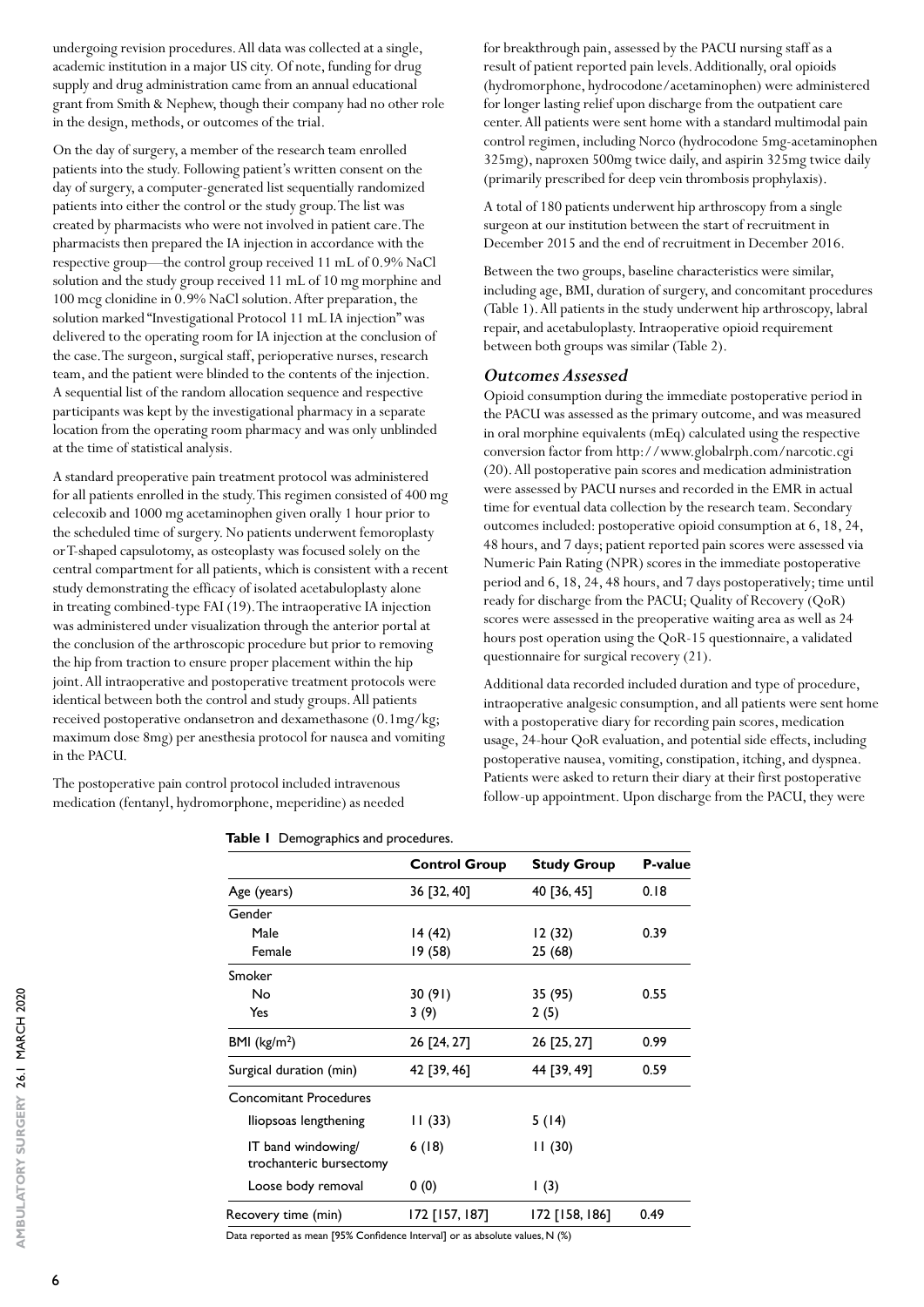|                | <b>Control Group</b> | <b>Study Group</b> | P-value |
|----------------|----------------------|--------------------|---------|
| Intraoperative | 56.0 [47.6, 64.4]    | 57.3 [50.6, 63.9]  | 0.40    |
| Postoperative  |                      |                    |         |
| <b>PACU</b>    | 40.1 [31.8, 48.4]    | 37.0 [28.8, 45.3   | 0.29    |
| 6 hours        | 5.3 [3.0, 7.6]       | 5.5 [3.7, 7.3]     | 0.44    |
| 18 hours       | 13.8 [8.7, 18.9]     | 14.5 [10.6, 18.4]  | 0.41    |
| 24 hours       | 20.0 [12.1, 27.8]    | 19.5 [13.9, 25.1]  | 0.46    |
| 48 hours       | 35.6 [18.3, 52.9]    | 27.7 [19.5, 35.9]  | 0.26    |
| 7 days         | 73.8 [31.6, 115.9]   | 50.7 [29.6, 71.7]  | 0.99    |
|                |                      |                    |         |

**Table 2** Total Opioid consumption in oral morphine equivalents.

reminded once to complete and return the diary, but no patients were asked to complete their diary if they had not done so at their first postoperative appointment due to concern for recall bias. No changes were made to the collected outcomes after the study commenced.

#### *Statistical Analysis*

Sample size calculation was drawn from the results of the only known prior retrospective study assessing IA morphine and clonidine injections in hip arthroscopy, where median PACU opioid consumption was 40 mEq (IQR 28-60) (18). The effect size (0.97) was calculated using the correlative mean and standard deviation data from the aforementioned retrospective cohort. With the assumption that IA morphine and clonidine injection reduces opioid consumption, and considering a 30% reduction to be clinically significant, an a priori power analysis estimated 42 total patients required with an  $\alpha$ coefficient of 0.05 and a power of 0.8. An allocation ratio of 1.05 was used to reflect the distribution of the retrospective cohort. Recruiting was extended beyond the a priori analysis to help account for loss to follow-up.

Statistical comparison was performed using the Student's t-test for continuous variables and a chi-square analysis for categorical variables. Significance was defined as an alpha level of <0.05. All P-values for primary and secondary outcomes data were reported using the 1-tailed t-test as our goal was to determine whether patients receiving the morphine and clonidine injection had decreased scores compared to those who did not. All demographic data was analyzed using a 2-tailed t-test.

### **Results**

Mean postoperative opioid consumption in the PACU was 37.0 oral morphine equivalents (95% CI [28.8,45.3]) in the study group compared to 40.1 oral morphine equivalents (95% CI [31.8,48.4]) in the control group  $(P=0.29, N=70)$  (Table 2). At 6, 18, and 24 hours, opioid consumption was similar between groups. At 48 hours, mean opioid consumption was 7.9 mEq lower in the study group (P=0.26, N=33). At 7 days, mean opioid consumption was 23.1 mEq lower in the study group ( $P=0.16$ ,  $N=33$ ) (Table 2).

Mean NPR score immediately postoperatively was 3 (95% CI [2,4]) in the study group compared to 4 (95% CI [3,5]) in the control group  $(p=0.19, N=70)$ . One hour postoperatively the mean NPR score was 4 (95% CI [3,5]) in the study group compared to 5 (95% CI [4,5]) in the control group ( $P=0.08$ ,  $N=70$ ). With the numbers available, there were no statistically significant NPR pain score differences at any other time points. Mean preoperative QoR-15 score in the control group was 131 (95% CI [125,137]) compared to 123 (95% CI [108,138]) in the study group ( $P=0.29$ ,  $N=70$ ). At 24 hours postoperatively, the mean decrease in control group QoR-15 score was 20 (95% CI [10,29]) compared to 22 (95% CI [9,35]) in the study group (P=0.74,  $N=33$ ).

Both groups had a mean time until ready to PACU discharge of 172 minutes (Table 1). Of note, all patients were discharged home from the PACU of the same-day surgery center. Four patients in the study group compared to zero patients in the control group reported nausea at 48 hours, though neither group reported any vomiting. With the numbers available there were no significant differences in nausea, constipation, dyspnea, or itching at any other timepoints.

## **Discussion**

The results of this triple-blind, randomized controlled trial of 10mg IA morphine and 100mcg clonidine injection versus placebo during hip arthroscopy showed no significant decrease in postoperative opioid consumption in the PACU for the study group.

A modest average decrease in opioid consumption of roughly 3 oral morphine equivalents was noted in the study group in the PACU, which was not statistically or clinically significant. At 2 and 7 days postoperatively, a more pronounced difference of 8mEq and 23mEq, respectively, was observed in favor of the study group. No statistical significance was found, as these comparisons outside of the PACU were underpowered due to relatively low rates of completion of postoperative diaries—33 of 70 patients returned their diary at the first postoperative appointment. We would argue, however, that this finding is important to consider. A difference of 23mEq translates to four to five 5mg hydrocodone tablets or 1.25mg IV hydromorphone, as well as a 30% decrease from the control group. A study by Cunningham et al assessed total opioid pills taken 2 weeks postoperatively for arthroscopic treatment of FAI, showing that patients without a history of prior opioid use took an average of twenty 5mg oxycodone, or 150mEq, by the 2-week mark (22). A 23 mEq decrease, as we observed at the 1-week mark, would represent at least a 15% decrease. Given the concern for opioid prescription overuse and misuse, it is important to consider all modalities which may decrease the need for additional or unnecessary home opioids.

A previous retrospective cohort study of a similar patient population showed a mean decrease of 17mEq opioid consumption in the PACU for the study group following the morphine/clonidine injection (18). This discrepancy with data from this prospective randomized study is likely due to lack of blinding in the retrospective cohort and resulting possibility for bias in opioid administration following surgery. The retrospective study did not collect further data at home in the days following surgery, which is also an important period for pain control and reasonable opioid consumption.

Regarding recovery time, there was no difference in time spent in the PACU between study and control groups, which was not a surprising result given the similar pain scores and the use of standard discharge protocols at a single, university-affiliated outpatient surgical center. A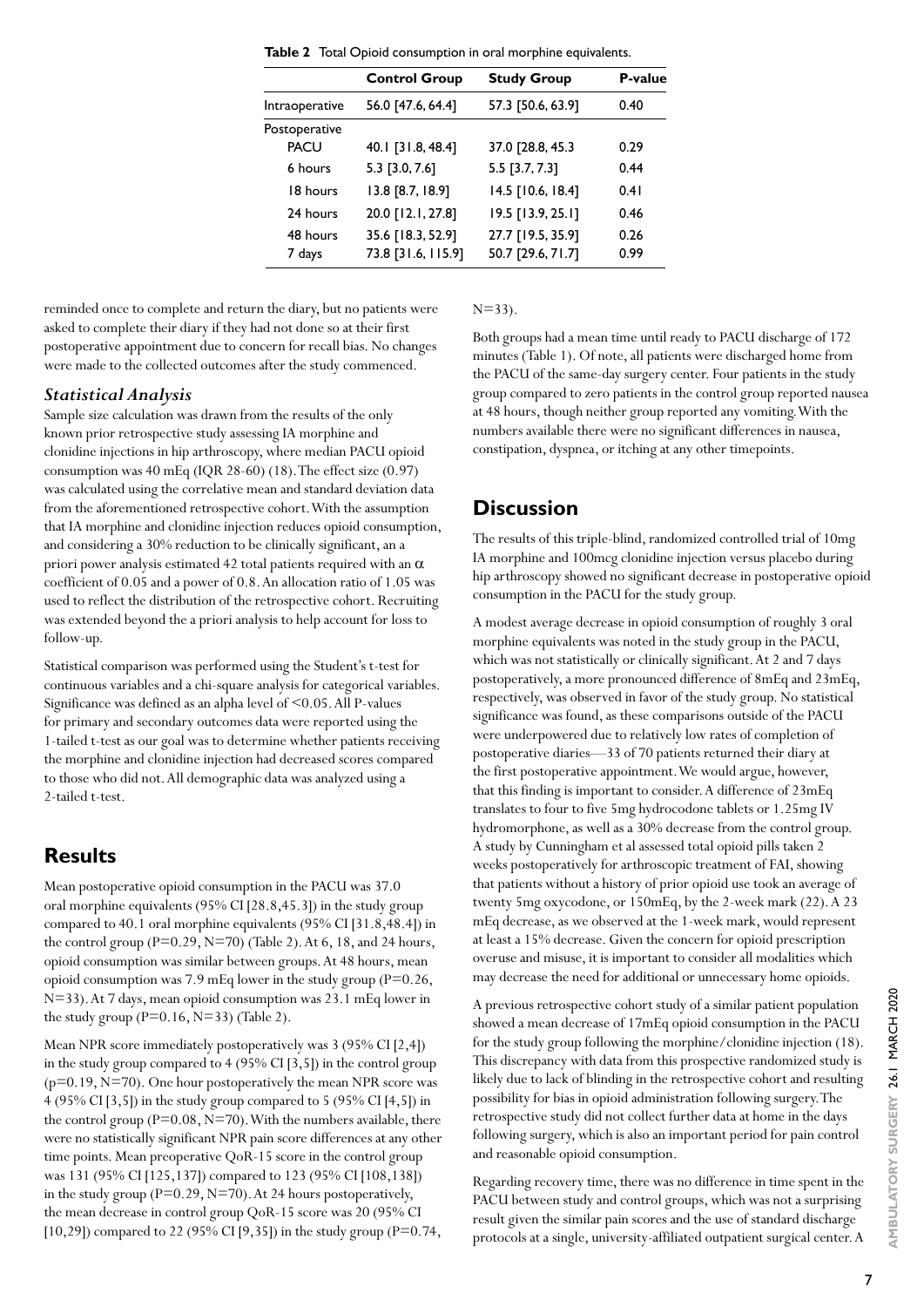proposed benefit of improved postoperative pain control is decreased recovery times; however, this study was an effectiveness trial based upon clinical practice, and at a large hospital with standardized institutional criteria for PACU discharge, recovery times may not accurately reflect true patient recovery.

The proposed mechanism for effectiveness of IA morphine is due to the presence of µ-opioid receptors in chondrocytes, which inhibit sensory neuron activity from the joint. Unlike other agents commonly used as pain control modalities, such as local anesthetic or NSAIDs, morphine has been shown to be safe in the joint space (23). Additionally the poor lipid solubility of morphine inhibits its distribution across the synovial membrane and out of the joint space after IA injection (9, 12). By injecting the IA solution through the trochar without violation of the capsule beyond trochar placement, it is believed that the injectate remains primarily in the hip joint. One study by Brandsson et al demonstrated very low circulating serum levels of morphine following IA injection for patients undergoing ACL reconstruction, which demonstrates the localization of the injection and also supports the peripheral effect of opioids in the joint space (10). This also decreases the potential for systemic opioid exposure and related side effects.

Postoperative pain control remains a significant factor in patient recovery, satisfaction, and outcomes in orthopaedic surgery, particularly in regards to hip arthroscopy (24). In a healthcare environment that is increasingly driven by patient reported outcomes and satisfaction scores, pain control is an important component of healthcare delivery. A recent systematic review by Shin et al demonstrated the importance of a multimodal approach to pain control after hip arthroscopy, citing numerous modalities of pain control such as femoral nerve block, IA injection, periacetabular injection, and preoperative celecoxib (24, 25). This systematic review drew a few important conclusions, and the most important was that—given a lack of superiority for one particular form of pain control—a multimodal approach remains the best option for decreasing postoperative pain. The available data from our trial do not show a significant decrease in opioid consumption or pain scores in the PACU after IA morphine and clonidine injections, it does suggest a decreased opioid consumption one week after surgery, thus warranting further analysis. The low risk profile of IA morphine and clonidine injection make it an attractive option to be included in a multimodal regimen as well.

#### *Limitations*

The conclusions of this study can only be interpreted within the confines of its limitations. First this study was subject to a problem that all postoperative pain management studies endure, which is the heterogeneity of the pain response. This makes it difficult to collect unbiased and consistent markers of pain control. We tried to compensate for this problem by recording multiple outcomes. Regarding quality of recovery measurements, the 24-hour mark may have been too soon to assess quality of recovery, as many of the questions ask about activities of daily living that may not have been tested yet. The decision to test at 24 hours was made based upon prior studies of postoperative pain control in hip arthroscopy, but our data indicate that testing at 48 hours or 7 days may yield more clinically applicable data (26). Additionally, patients were not screened ahead of time for chronic opioid use, which increases generalizability of the study but may mask potential effects of the intervention and postoperative opioid requirements. Unlike the retrospective analysis, this study extended timepoints beyond the PACU period. However, there was a low yield on return of patient diaries, as most patients simply forgot to fill out or return their diary despite multiple reminders, which may have affected the results. However, each group demonstrated similar rates of diary completion, making it unlikely

that one group was affected disproportionately from the other. Lastly, this analysis was a single center trial, and no data exist for prospective or retrospective studies outside this practice.

# **Conclusion**

Data during the immediate postoperative period does not show a significant benefit to the IA injection of morphine and clonidine after hip arthroscopy, but a trend toward decreased opioid consumption in the study group was seen at seven days and as early as two days after surgery. Given the potential benefit of these injections in reducing opioid consumption in the week following hip arthroscopy, in combination with the low risk profile of IA morphine and clonidine and the current opioid epidemic, IA morphine and clonidine injections play an important role in multimodal anesthesia. Further pain management research including analyzing opioid consumption in the weeks following hip arthroscopy is warranted.

### **References**

- Bozic KJ, Chan V, Valone FH 3rd, Feeley BT, Vail TP. Trends in hip arthroscopy utilization in the United States. *Journal of Arthroplasty* 2013;**28(8 Suppl)**:140–3.
- 2. Truntzer JN, Shapiro LM, Hoppe DJ, Abrams GD, Safran MR. Hip arthroscopy in the United States: an update following coding changes in 2011. *Journal of Hip Preservation Surgery* 2017;**4(3)**:250–7.
- 3. Lee EM, Murphy KP, Ben-David B. Postoperative analgesia for hip arthroscopy: combined L1 and L2 paravertebral blocks. *Journal of Clinical Anesthesia* 2008;**20(6)**:462–5.
- 4. Baker JF, McGuire CM, Byrne DP et al. Analgesic control after hip arthroscopy: a randomised, double-blinded trial comparing portal with intra-articular infiltration of bupivacaine. *Hip International* 2011;**21(3)**:373–7.
- 5. Dragoo JL, Braun HJ, Kim HJ, Phan HD, Golish SR. The in vitro chondrotoxicity of single-dose local anesthetics. *American Journal of Sports Medicine* 2012;**40(4)**:794–9.
- 6. Stueber T, Karsten J, Stoetzer C, Leffler A. Differential cytotoxic properties of drugs used for intra-articular injection on human chondrocytes: an experimental in-vitro study. *European Journal of Anaesthesiology* 2014;**31(11)**:640–5.
- 7. Piper SL, Kramer JD, Kim HT, Feeley BT. Effects of local anesthetics on articular cartilage. *American Journal of Sports Medicine* 2011;**39(10)**: 2245–53.
- 8. Chu CR, Coyle CH, Chu CT, et al. In vivo effects of single intra-articular injection of 0.5% bupivacaine on articular cartilage. *Journal of Bone and Joint Surgery American* 2010;**92(3)**:599–608.
- 9. Yari M, Saeb M, Golfam P, Makhloogh Z. Analgesic efficacy of intraarticular morphine after arthroscopic knee surgery in sport injury patients. *Journal of Injury and Violence Research* 2013;**5(2)**:84–8.
- 10. Brandsson S, Karlsson J, Morberg P, et al. Intraarticular morphine after arthroscopic ACL reconstruction: a double-blind placebocontrolled study of 40 patients. *Acta Orthopaedica Scandinavica* 2000;**71(3)**:280–5.
- 11. Elvenes J, Andjelkov N, Figenschau Y,et al. Expression of functional muopioid receptors in human osteoarthritic cartilage and chondrocytes. *Biochemical and Biophysysical Research Communications*  2003;**311(1)**:202–7.
- 12. Katzung BG. *Basic & clinical pharmacology*. 9th ed. New York: Lange Medical Books/McGraw Hill; 2004. xiv, 1202 p. p.
- 13. Sun R, Zhao W, Hao Q, et al. Intra-articular clonidine for post-operative analgesia following arthroscopic knee surgery: a systematic review and meta-analysis. *Knee Surgery, Sports Traumatolology, Arthroscopy* 2014;**22(9)**:2076–84.
- 14. Joshi W, Reuben SS, Kilaru PR, Sklar J, Maciolek H. Postoperative analgesia for outpatient arthroscopic knee surgery with intraarticular clonidine and/or morphine. *Anesthesia and Analgesia* 2000;**90(5)**: 1102–6.
- 15. Buerkle H, Huge V, Wolfgart M, et al. Intra-articular clonidine analgesia after knee arthroscopy. *European Journal of Anaesthesiology* 2000;**17(5)**:295–9.
- 16. Stein C, Comisel K, Haimerl E, et al. Analgesic effect of intraarticular morphine after arthroscopic knee surgery. *New England Journal of Medicine* 1991;**325(16)**:1123–6.